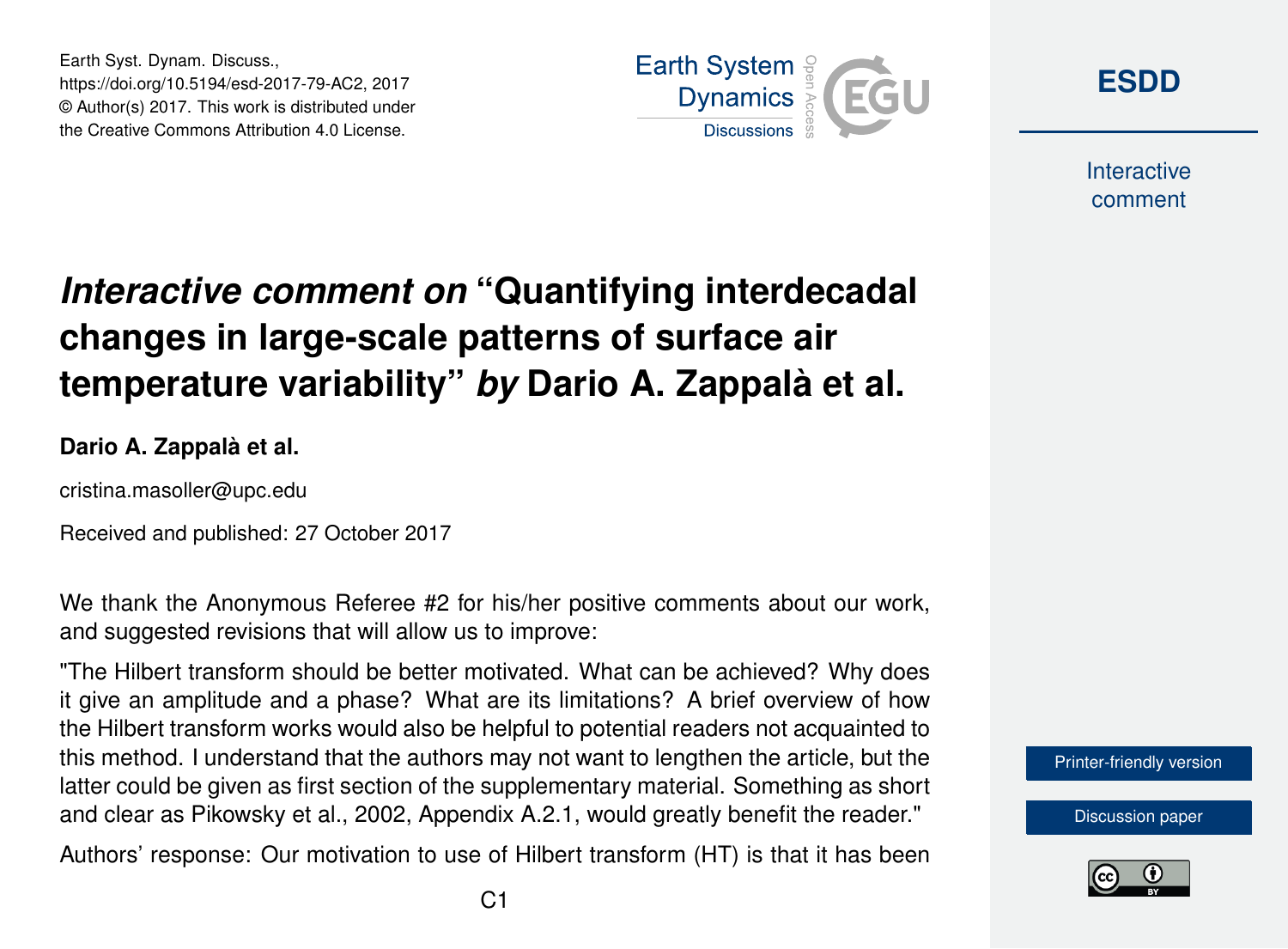demonstrated useful to analyse and to characterise oscillating signals of different kinds, but to the best of our knowledge, it has not yet been used to investigate changes in surface air temperature data. We have performed a first analysis in Zappala et al (2016) where we detected well defined spatial patterns in Hilbert magnitudes, and our motivation here is to determine how these patterns have changed over the last three decades. In our manuscript we have briefly commented the main limitation of HT: the difficulty in dealing with signals without a sufficiently narrow band of frequency. In a revised version of the manuscript we will be happy to extend the introduction to describe in more detail the motivation of our study, as well as the limitations of the Hilbert approach. Moreover, we agree with the reviewer that adding a section in the Supporting Information to explain the basics of HT will be very helpful to the readers.

"Regarding the interpretation of the blue and red spots in Fig. 2, please discuss the quality of the reanalysis in these regions. In particular, the blue spot in the Arctic is in a region for which there is little constraints from satellites on the re- analysis."

Authors' response: We thank the reviewer for pointing out this issue. Actually, our way to deal with possible problems with the quality of the reanalysis has been to consider two different datasets (ERA-Interim and NCEP-DOE Reanalysis 2) and compare the results. We show in Section 3 of the Supporting Information that the blue spot is in the same position in the two datasets. While this could be considered a confirmation of a genuine amplitude change, it could also be an artifact in the two reanalysis, due to the same constraints from satellites. In a revised version of the manuscript we will be happy to discuss this point.

Regarding the technical comments: p.2, l.32: what is meant by "detrended"? The climatology is kept, while the long term trend is removed? How is this done?

Authors' response: First of all, from the raw SAT time series, we calculate the linear regression, to find the long term linear shift of temperature. Then, we subtract this linear trend from the SAT series. We do this because, to analyse the oscillation of the

## **[ESDD](https://www.earth-syst-dynam-discuss.net/)**

**Interactive** comment

[Printer-friendly version](https://www.earth-syst-dynam-discuss.net/esd-2017-79/esd-2017-79-AC2-print.pdf)

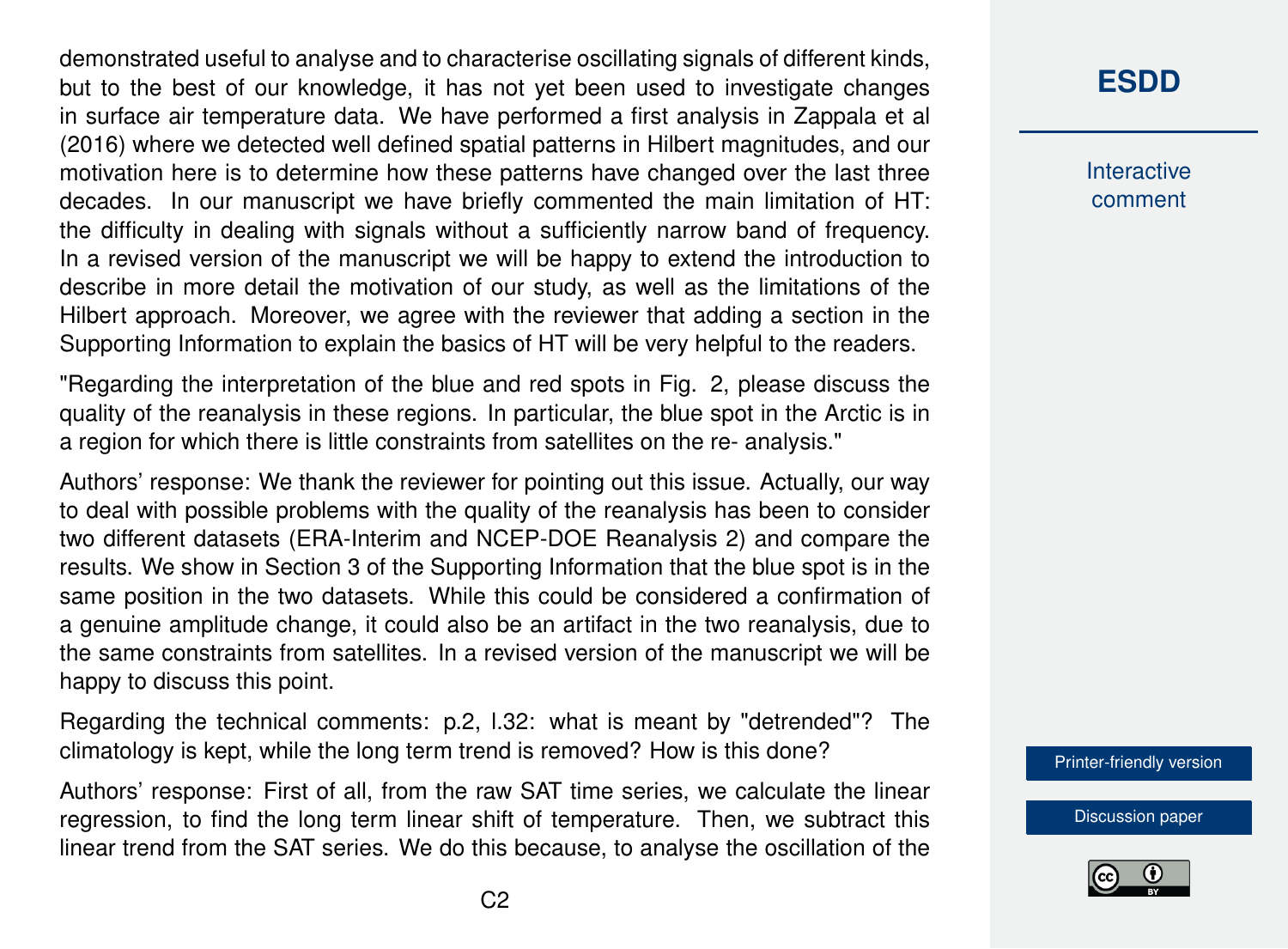series, we don't want the center of oscillation to shift in time.

p.3, l.4: what is meant by "unwrapping the phase"?

Authors' response: To calculate the phase from x and y we use the arctan function. If we keep into account the sings of x and y, we get phase values in the domain  $[-\pi,$  $\pi$ ]. So, basically, the time series of phase has jumps from  $\pi$  to -  $\pi$ . By "unwrapping the phase" we just mean to eliminate these jumps (with a standard matlab function), to obtain a series which values are not limited to the domain  $[-\pi, \pi]$ .

p.3, l.6: how the 5% where chosen? Are the results robust to this choice?

Authors' response: We analysed the results of our HT algorithm over synthetic series generated by us (with known amplitude and frequency). In this way, we could compare the results given by HT with the true values of frequency and amplitude. As known by previous studies, near the two extremes of the series we found differences between HT results and the true values. We chose the value of 5% as a security threshold, because in all the tests it was sufficient to eliminate the parts of the series where HT gives significant deviations from the true amplitude and frequency values.

p.3, l.7: exactly reconstructs xj , but for extreme realizations, right?

Authors' response: We performed extensive tests and found that, in all sites, x(t) and A(t)  $cos\phi(t)$  are exactly equal at each time "t", except when "t" is too close to the extremes of the time series (i.e., except a few initial and final values), which were disregarded from the analysis (the 5% explained in the previous point). In a revised version, we will be happy to describe in the detail the calculations, and include a comparison between the original SAT time series, x(t), and the series obtained from the HT, A(t)  $cos\varphi(t)$ .

p.3, l.30: That the results are robust to the threshold is convincing enough. However, why make the threshold based on the standard deviation and not perform a fully nonparametric test by choosing a significance tolerance, say alpha = 0:05 and consider as **[ESDD](https://www.earth-syst-dynam-discuss.net/)**

**Interactive** comment

[Printer-friendly version](https://www.earth-syst-dynam-discuss.net/esd-2017-79/esd-2017-79-AC2-print.pdf)